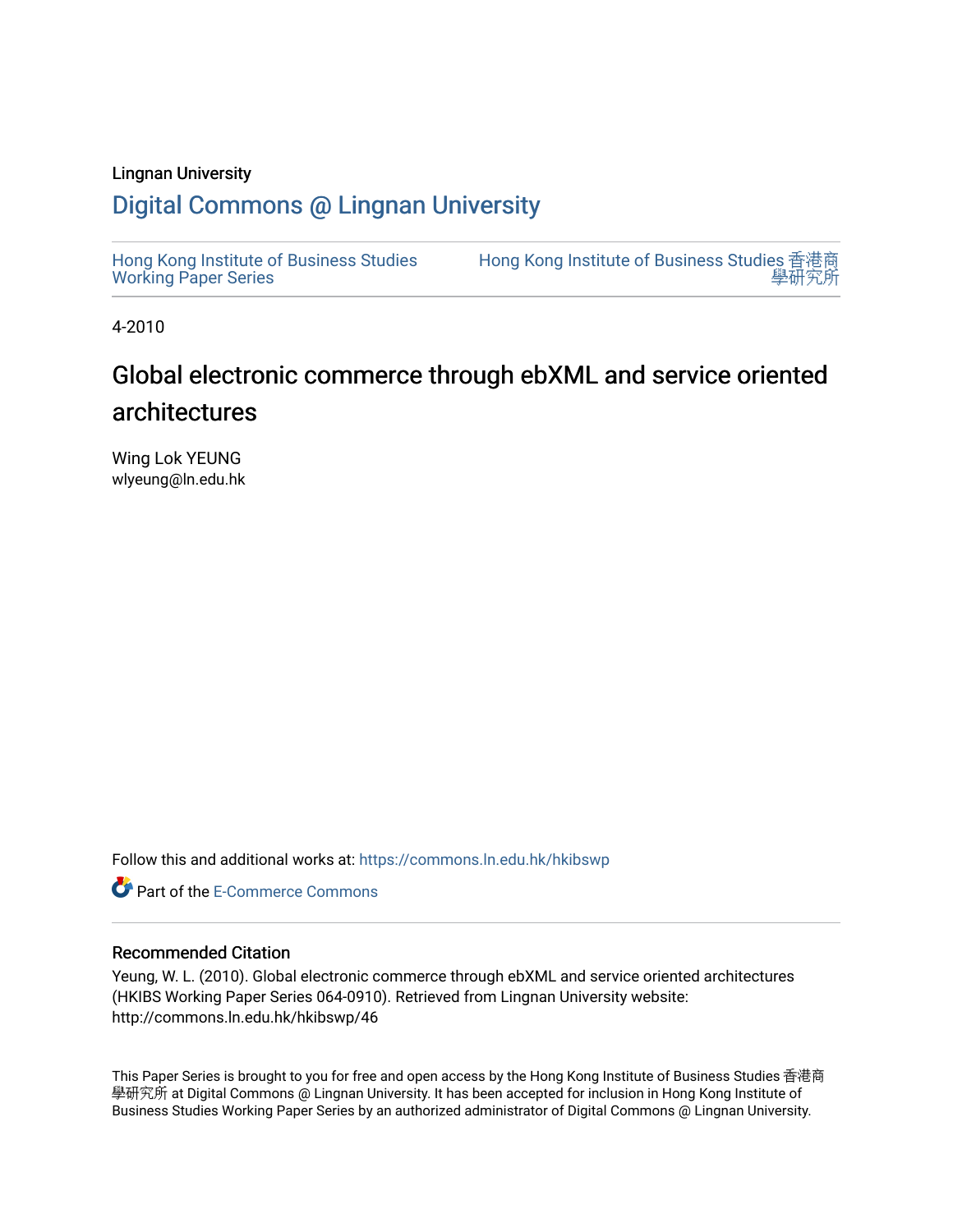*HKIBS/WPS/064-0910 April 2010* 

### **Global Electronic Commerce through ebXML and Service Oriented Architectures**

*W. L. YEUNG Assistant Professor Department of Computing and Decision Sciences Lingnan University* 

> Tuen Mun, Hong Kong Telephone: (852) 2616 8095 Fax: (852) 2892 2442 *E-mail: wlyeung@ln.edu.hk*

**Hong Kong Institute of Business Studies**  Lingnan University Tuen Mun Hong Kong Tel: (852) 2616 8373 Fax: (852) 2572 4171 E-mail: hkibs@ln.edu.hk **HKIBS/WPS/064-0910**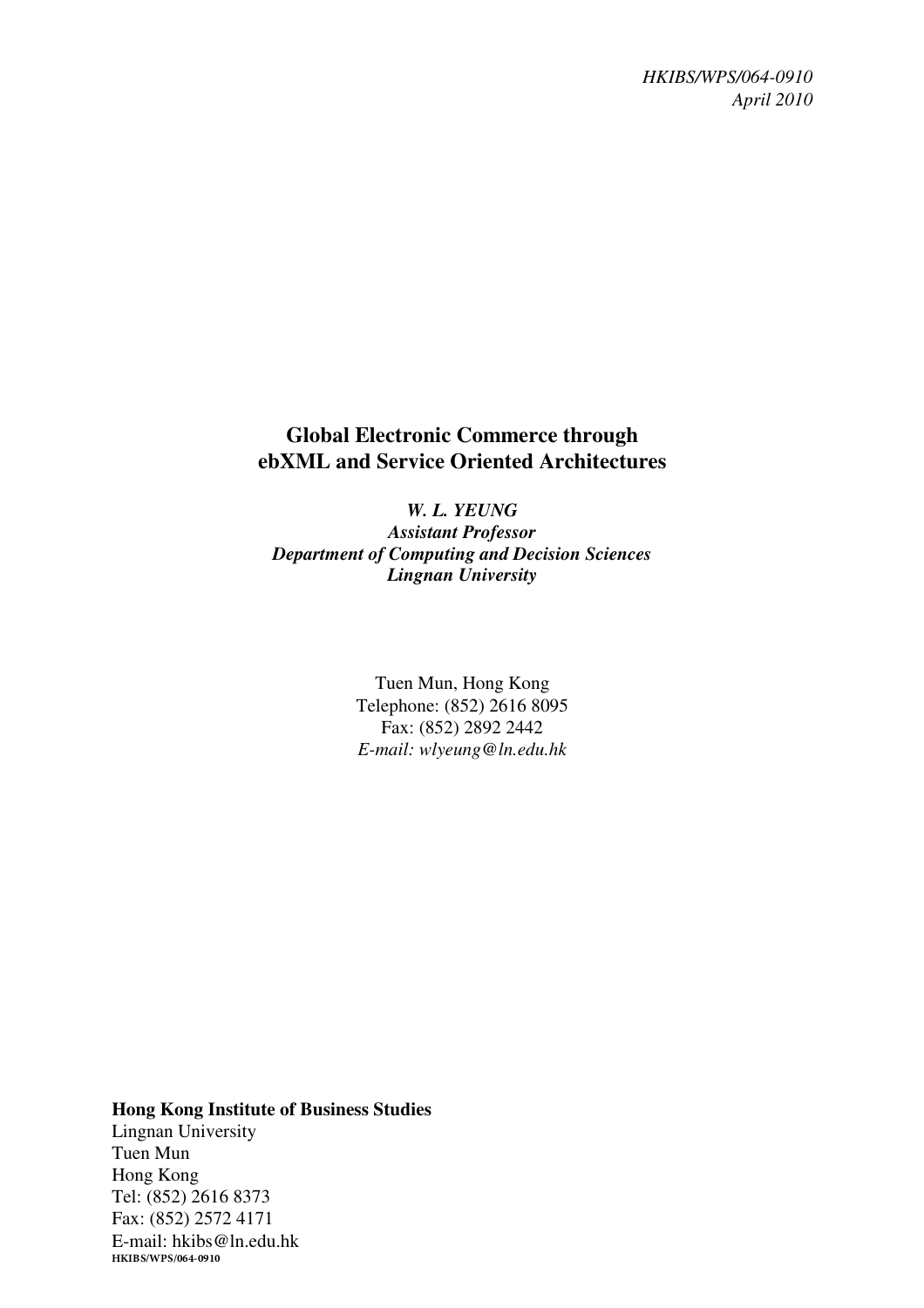# Global Electronic Commerce through ebXML and Service Oriented Architectures

W. L. Yeung

Lingnan University, Hong Kong

#### **Abstract**

Global electronic commerce has flourished following the commercialisation of the Internet. ebXML is a global business-to-business (B2B) electronic commerce standard which addresses not only the formats and vocabularies of electronic business documents exchanged between business partners, but also the choreography of business transactions during a collaborative process. On the other hand, the service-oriented architectures (SOA) together with web services promise a new era for B2B collaboration with dynamically created business partnerships transacting based on published choreographies, for which the ebXML BPSS (Business Process Specification Scheme) is a major specification language. This paper illustrates the approach with a contract negotiation process and identifies some implementation issues.

**Keywords:** collaborative processes, web services, choreography, orchestration

### **1 Introduction**

Rapid growth in business-to-business (B2B) electronic commerce has been widely expected since we entered the 21st century. The US Census Bureau estimated that over 94% of all electronic commerce could be classified as business-to-business (B2B) in 2000. In 2001, the value of B2B e-commerce in the US was estimated to be 3% of GDP according to eMarketer. The U.S. B2B sector revenues had been expected to reach US\$2 trillion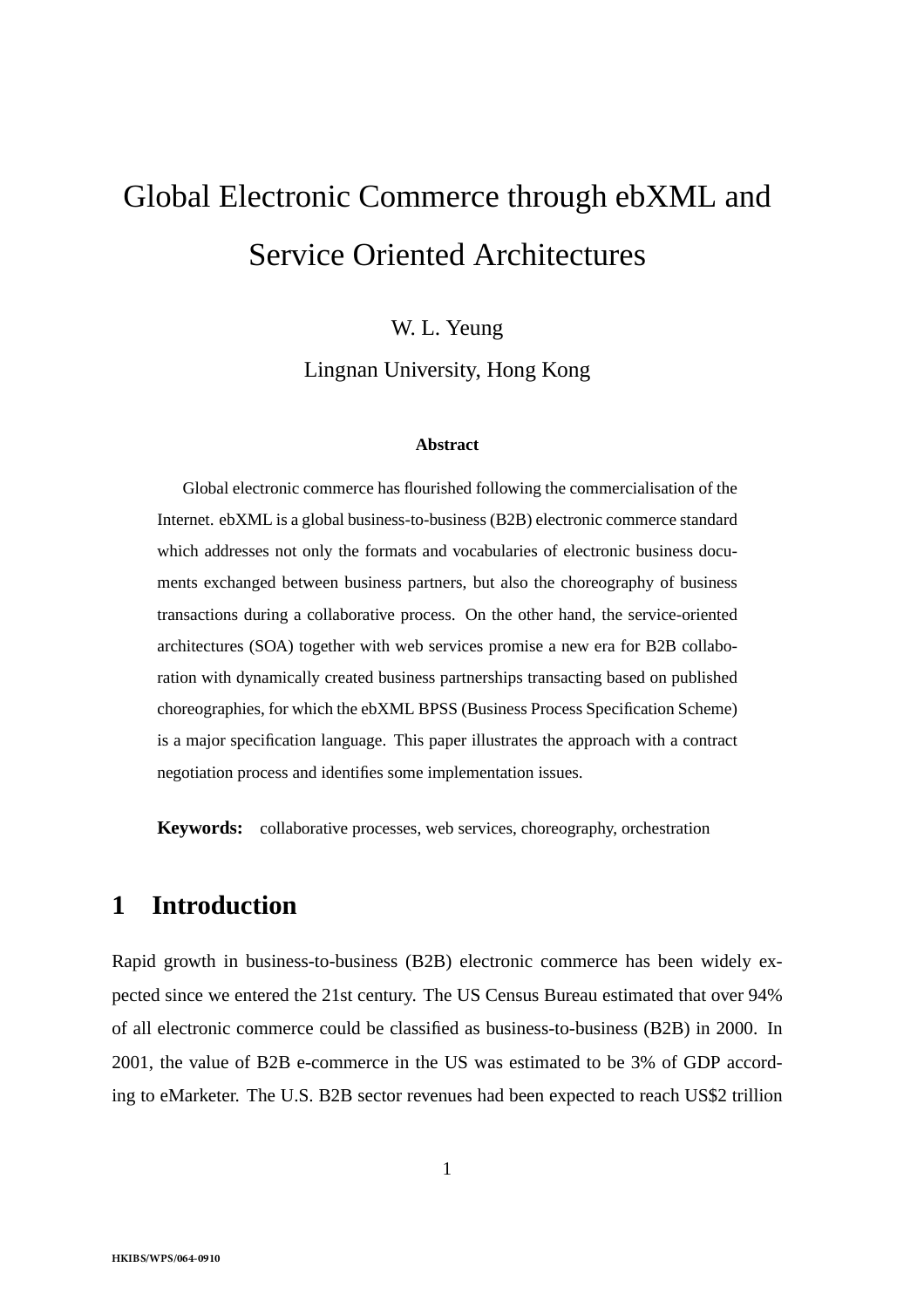in 2002. According to IDC Research, global B2B revenues were expected to rise from US\$282 billion in 2000 to US\$4.3 trillion by 2005.

Electronic Business XML (ebXML) (www.ebxml.org) is a global standard for electronic business processes developed and sponsored by UN/CEFACT and OASIS since 2001. The standard is built upon the Extensible Markup Language (XML) standard and is aimed at business-to-business (B2B) collaborative processes. ebXML relies on the Unified Modelling Language (UML) [5] for business process modelling and a major component of ebXML is the Business Process Specification Schema (BPSS) [4] which is for defining the *choreography* of business transactions involved in a collaborative process.

On the other hand, Service-Oriented Architectures (SOA) based on web services promise an unprecedent level of flexibility and interoperability between enterprise applications that are loosely coupled and can be dynamically bound together during execution. This is most relevant to B2B collaborative processes in which business partnerships are set up dynamically with enterprise applications running on diverse platforms and communicating through the Internet. This involves each partner packaging its enterprise applications as web services according to relevant standards and orchestrating them according to the needs of the collaborative process. The Web Service Business Process Execution Language (WS-BPEL) [1], also known previously as BPEL4WS, supports the orchestration of web services.

In this paper, we discuss and illustrate the use of ebXML within SOA in setting up collaborative processes among business partners. Our aim is to highlight the complementarity of the two technologies and identify issues for their successful implementation.

The next section provides some technology background on ebXML and SOA. Section 3 introduces the use of ebXML BPSS in specifying the choreography of a contract negotiation process example adapted from [6]. Section 4 describes an implementation of the collaborative process in which the two business partners orchestrate their web services using WS-BPEL. Section 5 discusses some implementation issues and Section 6 gives a conclusion.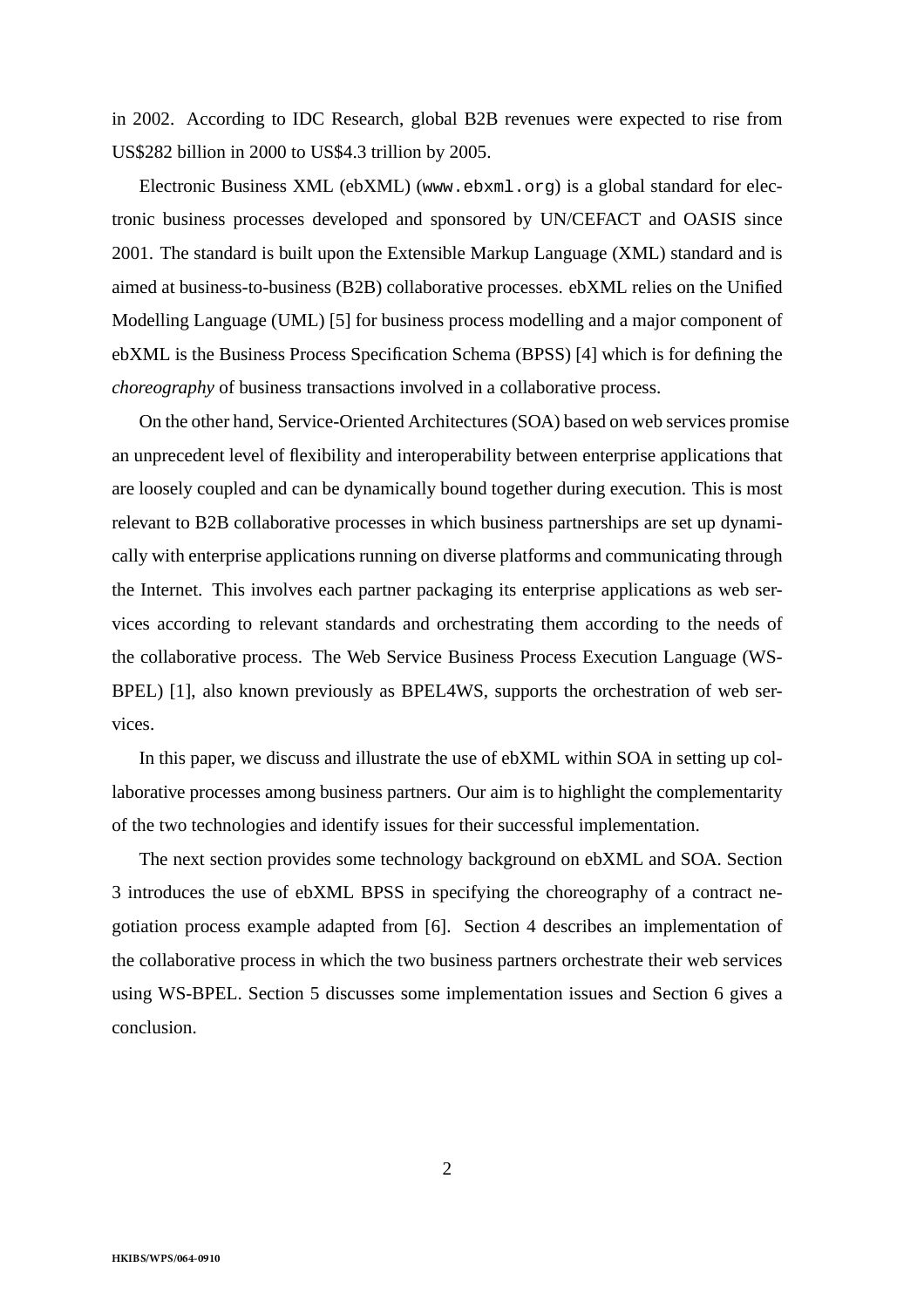### **2 Technology Background**

Workflow management systems (WfMS) have been around since the 1980's providing computer-based handling of (electronic) documents and sequencing of processing tasks involved in a business process. This requires a so-called workflow model that specifies the process flow and details of document processing. A workflow model is often presented graphically as a directed graph in the style of a traditional program flowchart, which is deemed accessible to business analysts without any background in the technical implementation. Nevertheless, early WfMS often employed proprietary modelling notations and did not allow "on-the-fly" modification of workflow models.

Business process management systems (BPMS) extend WfMS with, among other things, a software architecture that supports "on-the-fly" modelling of entire end-to-end business processes involving multiple software applications at a highly user-accessible layer. In BPM terminology, this is known as orchestration.

The emergence of web services based on the World World Web Consortium (W3C) standards (XML, WSDL, SOAP, etc.) promises a service-oriented architecture for a new generation of BPMS in which software applications packaged and run as web services are loosely coupled and can be dynamically bound together during the execution of a business process. This is most relevant to business-to-business (B2B) collaboration in which business partnerships can dynamically be set up with software applications running on diverse platforms, communicating and collaborating through the Internet. At the same time, a business can make use of a standard process modelling language such as the Web Services Business Process Execution Language (WS-BPEL) in orchestrating software applications for its internal as well as collaborative processes.

Ideally, business partners could orchestrate their respective sets of software applications to work together seamlessly according to a model of the overall end-to-end collaborative process. In reality, requiring such a comprehensive overall collaborative process model is unrealistic and unreasonable whenever business partnerships are supposed to be dynamically set up. Even in relatively stable partnerships, businesses have many reasons not to reveal their internal workflows to their partners—one typical reason is that the collabora-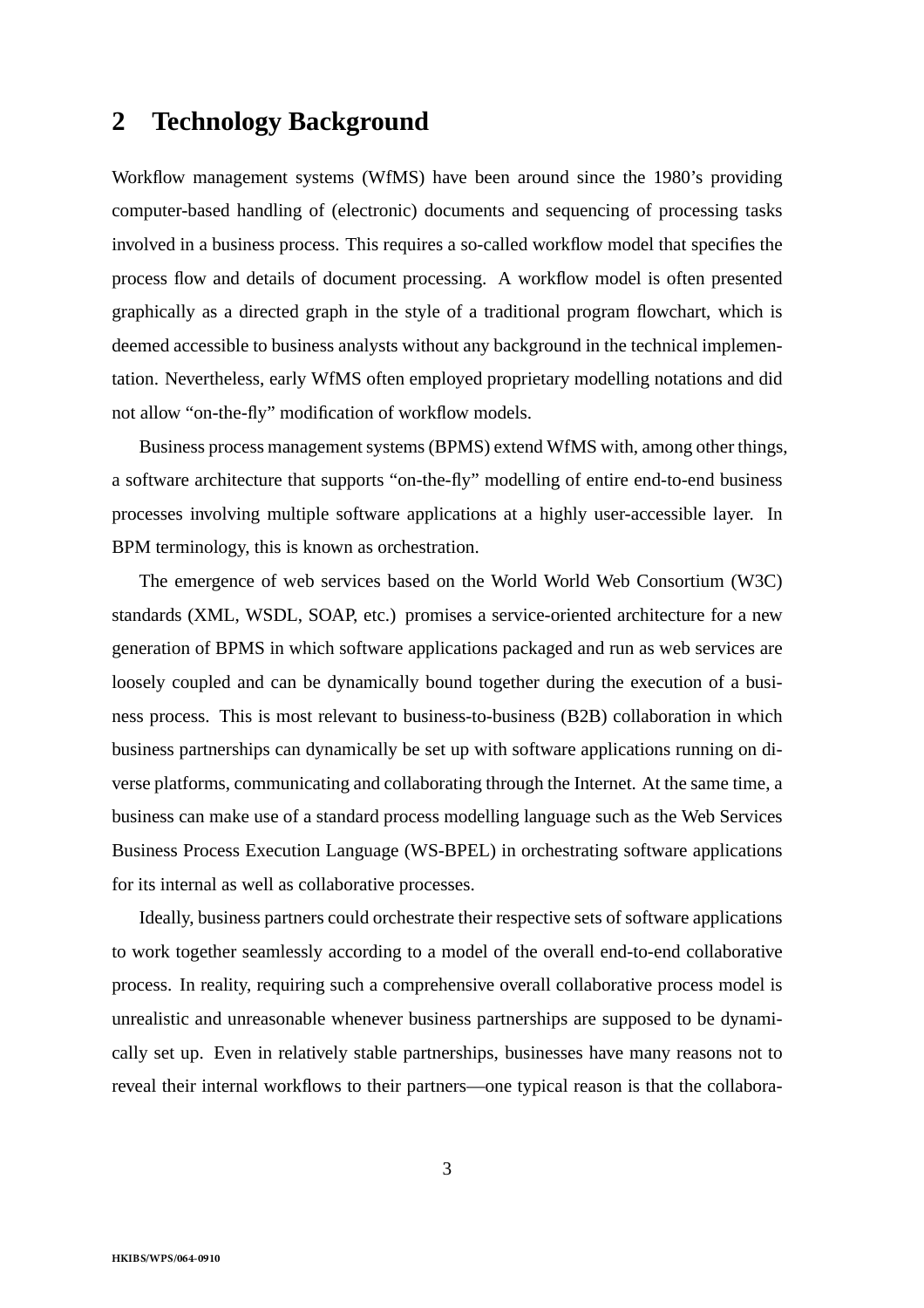

Figure 1: A choreography example

tion involves some sort of negotiation among the partners. Instead, partners orchestrate their own software applications according to their own agendas but at the same time adhering to some agreements on what and how documents are to be exchanged (electronically) in a collaborative process. The following sections illustrate such an approach based on the Electronic Business XML (ebXML).

# **3 A Contract Negotiation Protocol in ebXML**

In ebXML BPSS, a *business transaction* is an atomic unit of work in a trading arrangement between two business partners. When a *business transaction activity* (the performance of a business transaction) is carried out, one partner initiates the transaction by sending a request to the other partner who may optionally send a response to the former. As a business process may involve several business transactions between two partners, the choreography of them is defined in a *binary collaboration*. Figure 1 shows a UML statechart diagram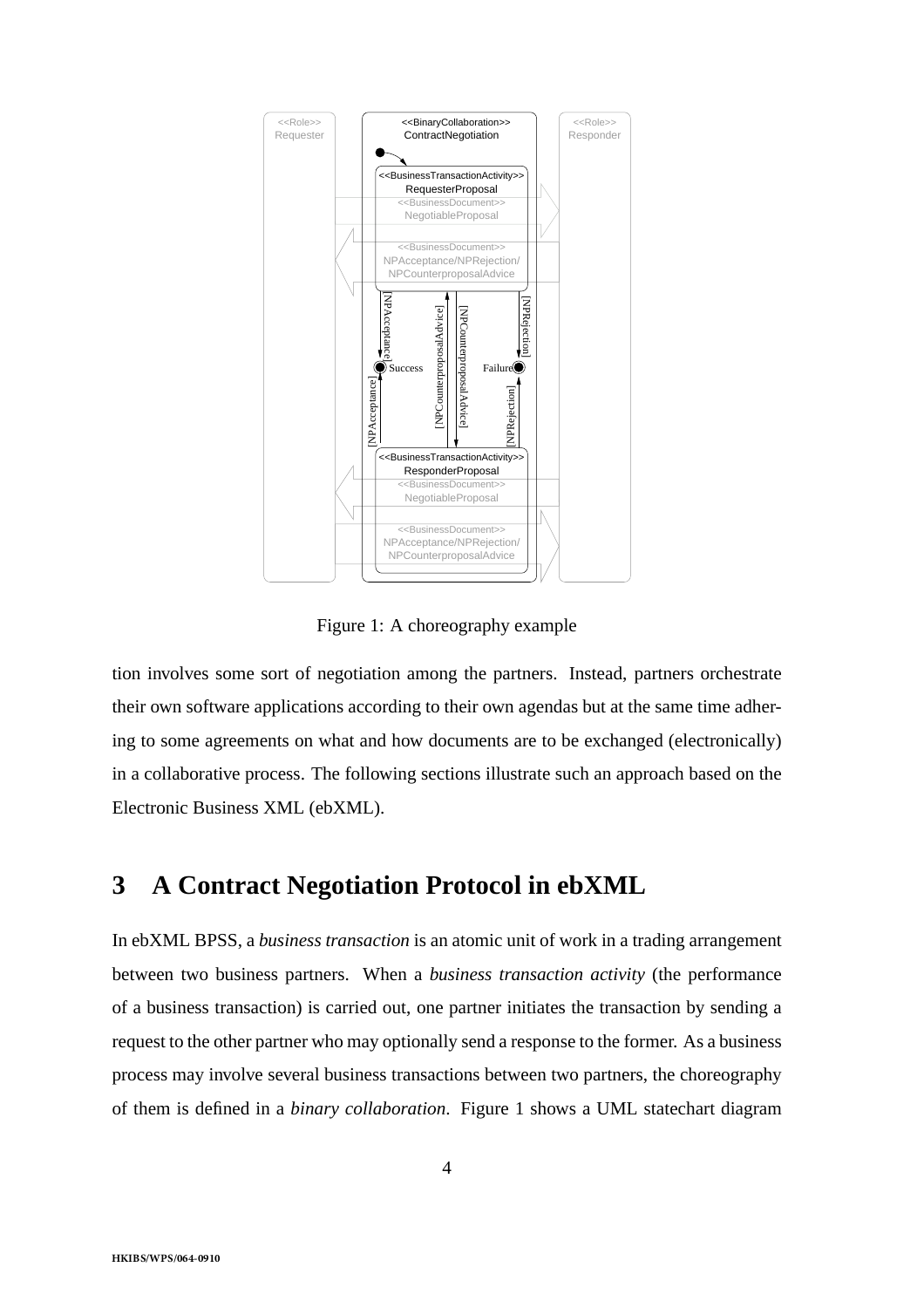which illustrates the choreography between two partners in a contract negotiation process.

The two partners take on specific *roles* involved in the negotiation, namely, the Requester and the Responder. The negotiation process begins with the Requester-Proposal business transaction which involves the Requester's sending of a proposal document to the Responder and then the Responder's sending a response to the Requester. Depending on the response, the negotiation process may end with either a success or a failure status, or it may continue with the Responder-Proposal interaction which mirrors the Requester-Proposal with the two roles reversed. The process ends as soon as a NPAcceptance or a NPRejection response is issued by either role. Also shown in light grey in Figure 1 (which is not a part of the statechart diagram proper) is the flow of documents involved in the business transactions. The corresponding segment (with some details omitted) of the ebXML BPSS for the choreography is shown in Figure 2

# **4 Web Service Orchestrations in WS-BPEL**

Figure 3 illustrates an implementation of the contract negotiation process based on web services. The interactions between the Requester and Responder are driven by two WS-BPEL processes, one on each side, orchestrating the web services (realised by enterprise software applications and human operators). The WS-BPEL processes are also responsible for exchanging business documents according to the ebXML BPSS specification discussed in the preceding section and shown here in light grey.

A WS-BPEL process is defined in terms of activities which can be primitive or structured. Primitives activities include:invoke for calling a Web service's operation; receive for waiting for a message; reply for sending a message; wait for pausing for a period of time; assign for assigning value of one variable to another; throw for initiating an exception; terminate for terminating the service; empty for doing nothing. Structured activities are structuring constructs including sequence, repeatUntil, if, while, which correspond to the usual programming constructs, as well as pick (selection based on timing or incoming triggers), flow (parallel fork), scope (for exception handler), and links (parallel join).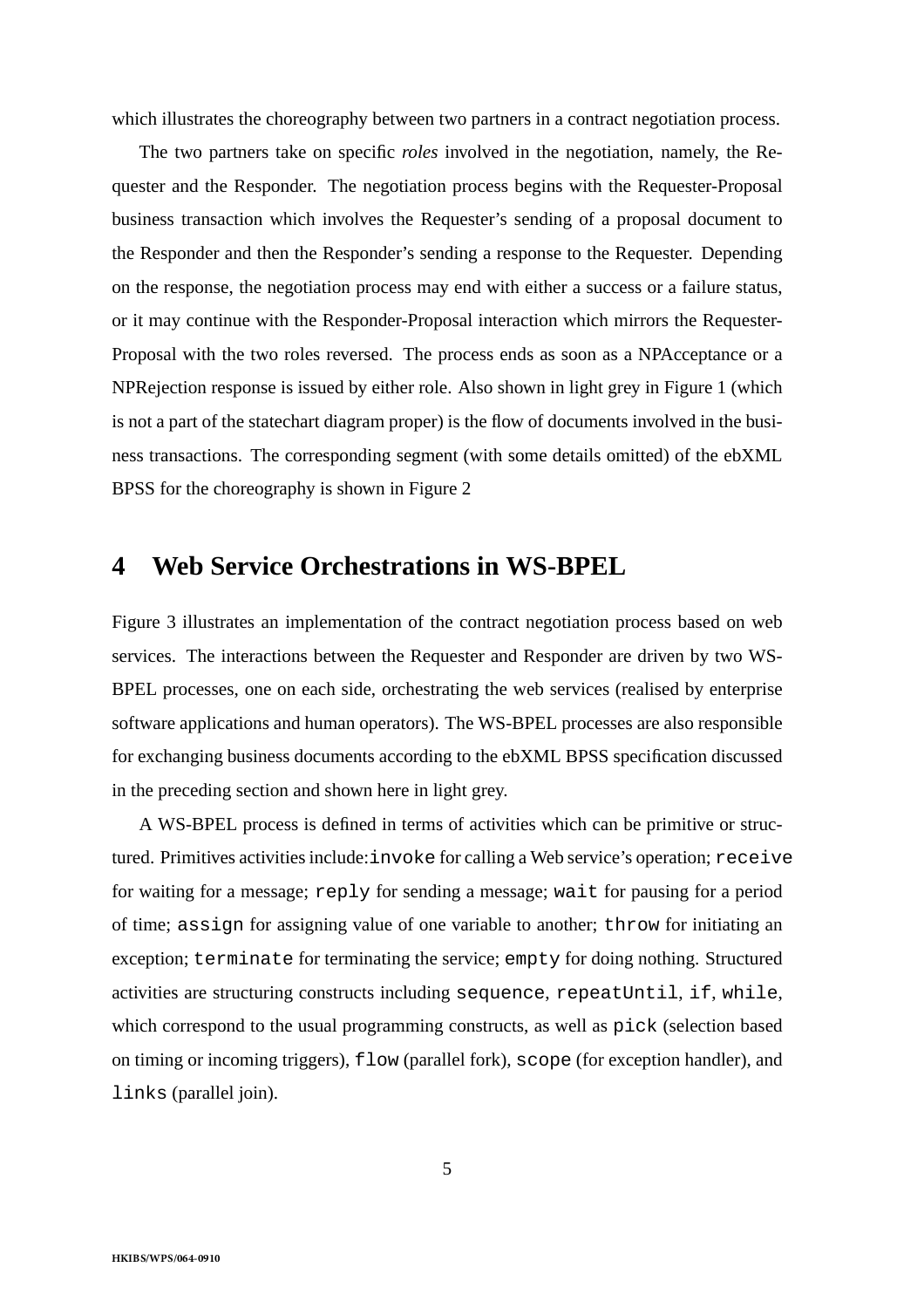```
<BinaryColloboration name="ContractNegotiation">
 <Role name="Requester" ... />
<Role name="Responder" ... />
<start toBusinessState="RequesterProposal" ... />
<BusinessTransactionActivity
  name="RequesterProposal"
   fromRole="Requester" toRole="Responder" ... />
 <BusinessTransactionActivity
  name="ResponderProposal"
   fromRole="Responder" toRole="Requester" ... />
<Transition
   fromBusinessState="RequesterProposal"
   toBusinessState="Test Reply" ... />
 <Transition
   fromBusinessState="ResponderProposal"
   toBusinessState="Test Reply" ... />
 <Decision name="Test Reply" ... />
 <Success fromBusinessState="Test Reply" ... >
   <ConditionExpression ...
     conditionExpression="NPAcceptance" />
</Success>
<Failure fromBusinessState="Test Reply" ... >
   <ConditionExpression ...
     conditionExpression="NPRejection" />
</Failure>
 <Transition
   fromBusinessState="RequesterProposal"
   toBusinessState="ResponderProposal" ... >
   <ConditionExpression ...
     conditionExpression="NPCounterProposalAdvice" />
</Transition>
 <Transition
   fromBusinessState="ResponderProposal"
   toBusinessState="RequesterProposal" ... >
   <ConditionExpression ...
     conditionExpression="NPCounterProposalAdvice" />
 </Transition>
</BinaryCollaboration>
```
Figure 2: Segment of the ebXML BPSS choreography for the negotiation process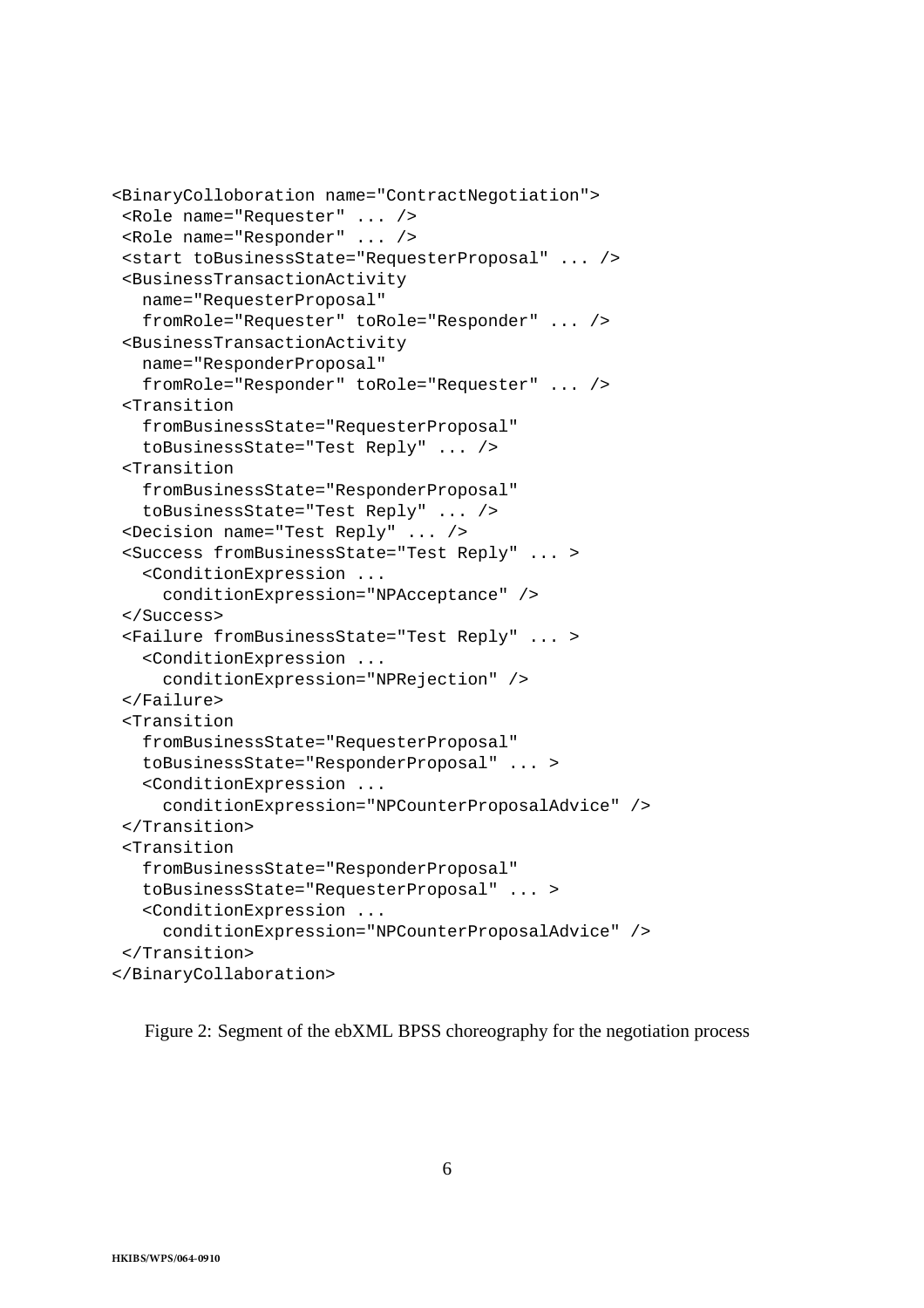

Figure 3: WS-BPEL processes and web services for the contract negotiation process

Figure 5 shows a UML activity diagram of the Requester's web service orchestration. The corresponding WS-BPEL process is specified in Figure 4

### **5 Implementation Issues**

Both ebXML and WS-BPEL are based on the XML syntax which is mainly designed for machine processing as seen in the examples above. Software developers rely on software tools that provide graphical interfaces and modelling capabilities based on visual notations such as UML (see Figure 5) for designing business processes and their implementations. Such software tools are available from software vendors such as IBM and Microsoft which are behind these B2B standards, although there is the issue of platform dependency, i.e. a software tool may be tied to a particular vendor's implementation platform.

An ebXML BPSS specification lays down the a pattern of message interaction to which the orchestration of web services must conform by all partners. Ensuring such conformance is necessary for the successful implementation of a B2B process. From a given ebXML BPSS document, it is possible to *partially* generate WS-BPEL documents with the help of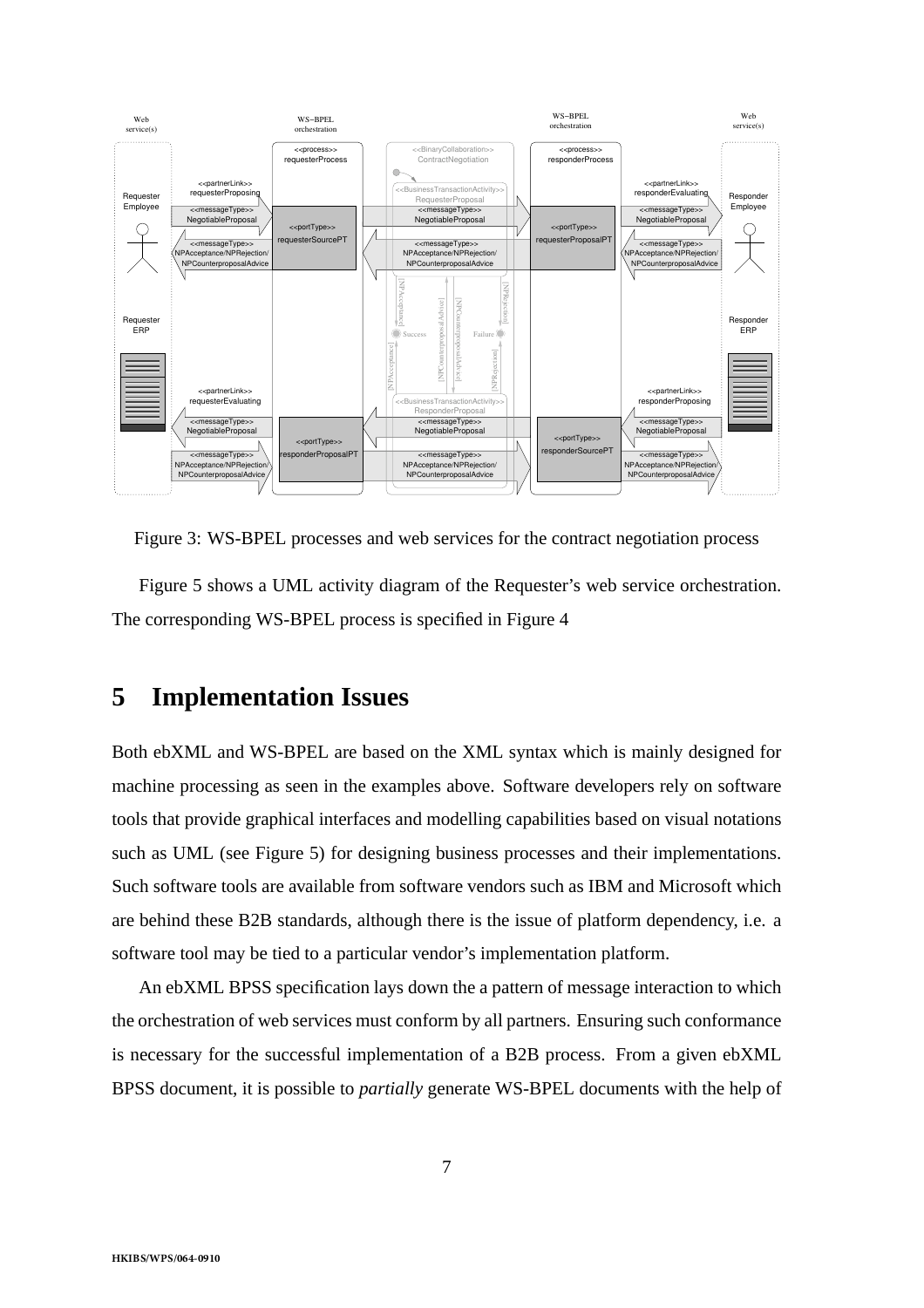```
<process name="requesterProcess" ...>
 <partnerLinks>
 <partnerLink name="requesterProposing" ... />
  <partnerLink name="requesting" ... />
  <partnerLink name="responding" ... />
  <partnerLink name="requesterEvaluating" ... />
 </partnerLinks>
 <variables>
  <variable name="proposal" messageType="proposalType"/>
 <variable name="response" messageType="responseType"/>
 </variables>
 <repeatUntil>
  <sequence>
   <receive partnerLink="requesterProposing"
            operation="requesterPropose"
            variable="proposal">
   </receive>
   <invoke partnerLink="requesting"
           operation="requesterRequest"
           inputVariable="proposal"
           outputVariable="response"
   </invoke>
   <reply partnerLink="requesterProposing"
          operation="requesterPropose"
          variable="response">
   </reply>
   \langleif>
    <condition>
      $response = "NPCounterProposalAdvice"
    </condition>
    <sequence>
     <receive partnerLink="responding"
              operation="responderRequest"
              variable="proposal">
     </receive>
     <invoke partnerLink="requesterEvaluating"
             operation="requesterEvaluate"
             inputVariable="proposal"
             outputVariable="response"
     </invoke>
     <reply partnerLink="requesterProposing"
            operation="requesterPropose"
            variable="response">
     </reply>
    </sequence>
   \langle / i f ></sequence>
  <condition>
    $response != "NPCounterProposalAdvice"
 </condition>
 </repeatUntil>
</process>
```
Figure 4: WS-BPEL process for the Requester's web services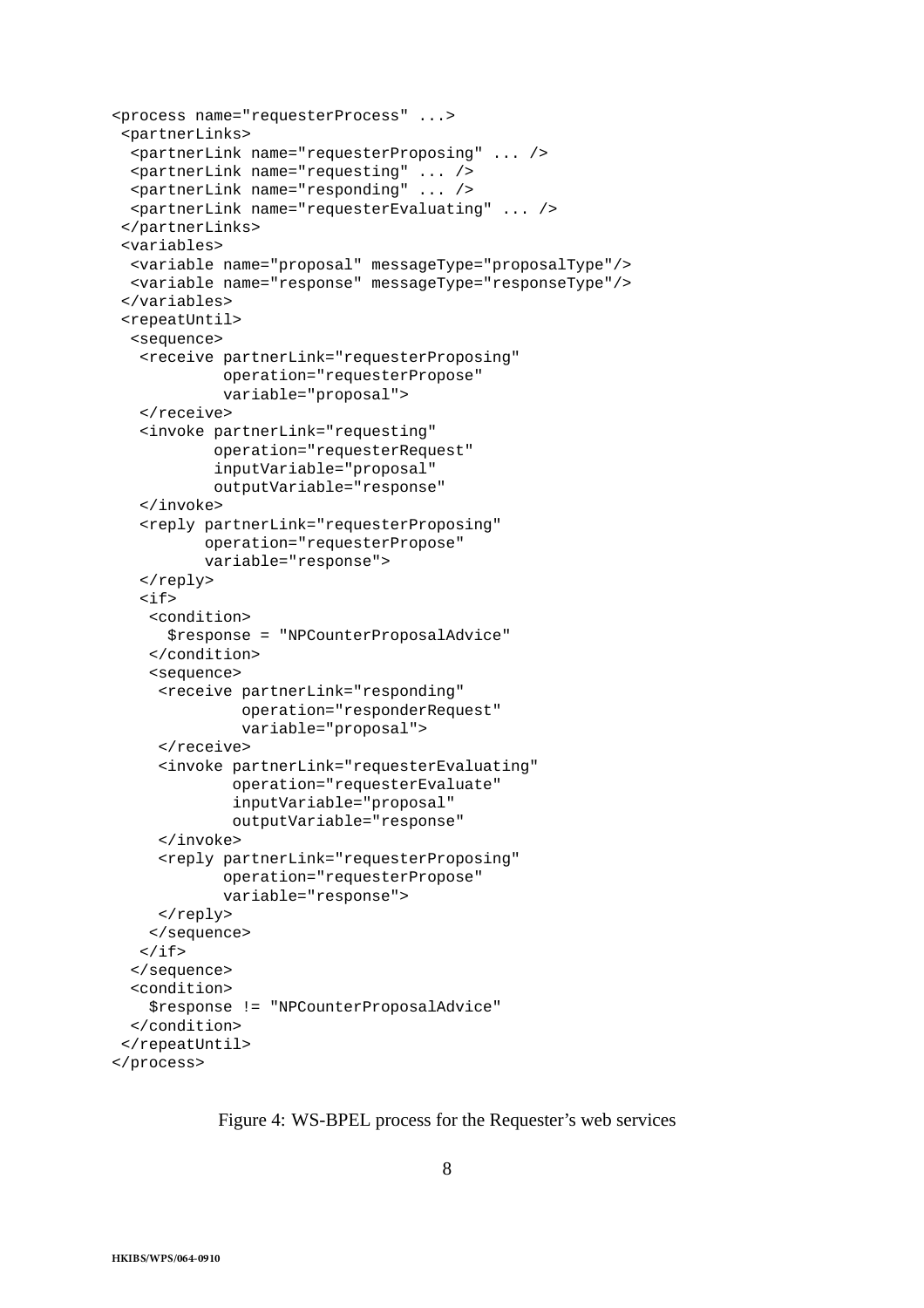

Figure 5: The Requester WS-BPEL (executable) process

software tools for individual participants to orchestrate their respective web services [3]. This approach would in principle guarantee conformance of the orchestration processes, although the generated WS-BPEL documents are not complete and therefore still require further development by individual partners.

A different approach is to allow the WS-BPEL processes to be developed independently by partners but their conformance is formally verified using logic-based model checking [2, 7]. This requires the translation of both ebXML BPSS and WS-BPEL into some formal modelling notations and using a software tool to check conformance automatically.

Further work is needed develop the software tools mentioned above and integrate them into the development process in order to facilitate the use of ebXML and WS-BPEL in B2B e-commerce.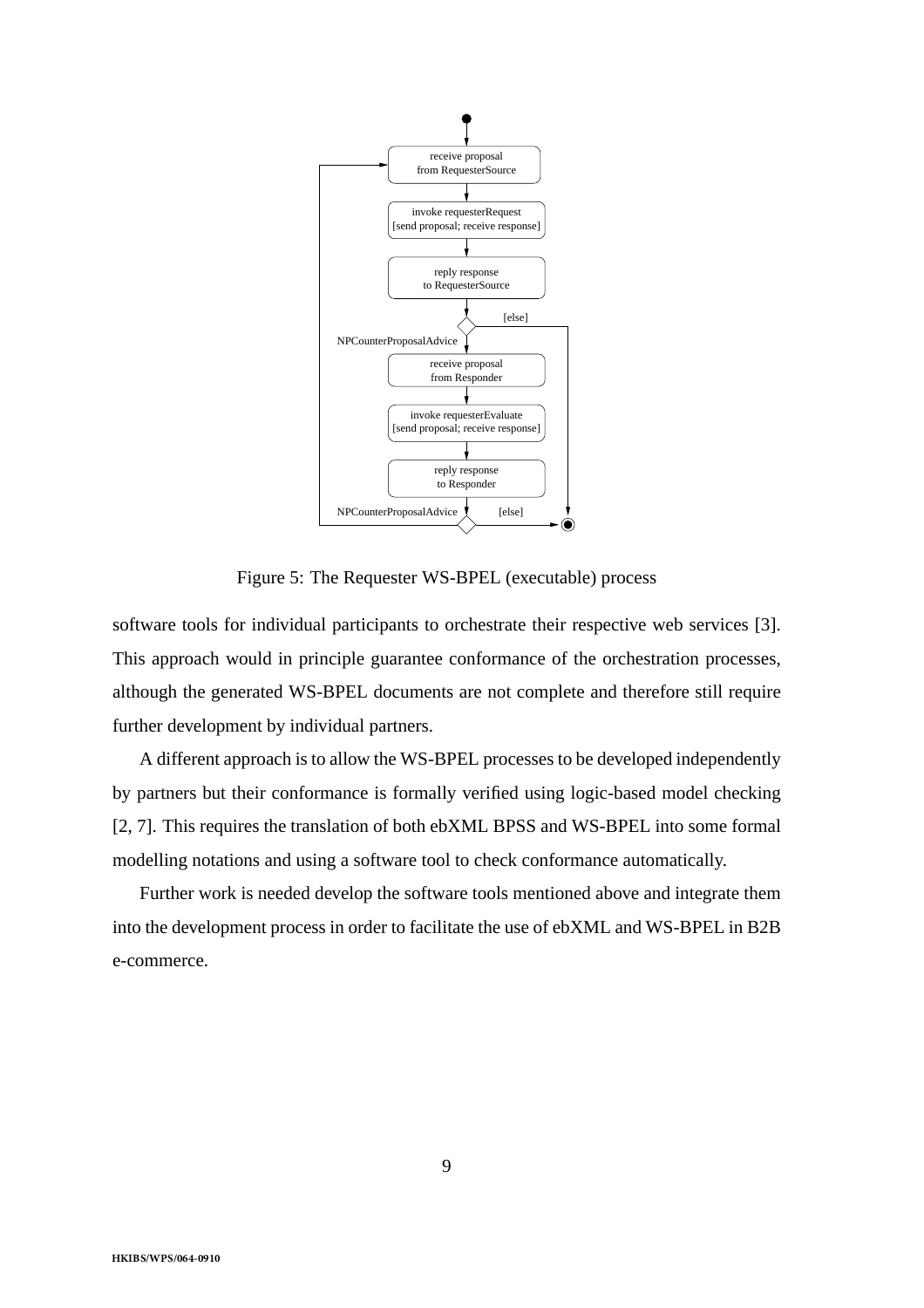# **6 Conclusion**

We have considered the use of ebXML BPSS in specifying the choreography of business transactions for a collaborative process. We have also illustrated the implementation of such a process in web services based on WS-BPEL. Together they provide a systematic approach to enabling global electronic commerce based on established technology standards.

# **References**

- [1] T. Andrews et al. Business Process Execution Language for Web Services ver. 1.1. Technical report, IBM, BEA Systems, Microsoft, SAP AG, Siebel Systems, 2003.
- [2] Howard Foster, Sebastian Uchitel, Jeff Magee, and Jeff Kramer. Model-Based Analysis of Obligations in Web Service Choreography. In *Proc. IEEE International Conference on Internet & Web Applications and Services*, 2006.
- [3] Ja-Hee Kim and Christian Huemer. From an ebxml bpss choreography to a bpel-based implementation. *SIGecom Exch.*, 5(2):1–11, 2004.
- [4] OASIS Standard. EbXML Business Process Specification Schema 4 Technical Specification V2.0.4, December 2006.
- [5] OMG. OMG Unified Modeling Language (OMG UML), Superstructure, V2.1.2, November 2007.
- [6] Michael Rebstock, Philipp Thun, and Omid Amirhamzeh Tafreschi. Supporting Interactive Multi-Attribute Electronic Negotiations with ebXML. *Group Decision and Negotiation*, 12:269–286, 2003.
- [7] W. L. Yeung. CSP-Based Verification for Web Service Orchestration and Choreography. *Simulation*, 83(1):65–74, January 2007.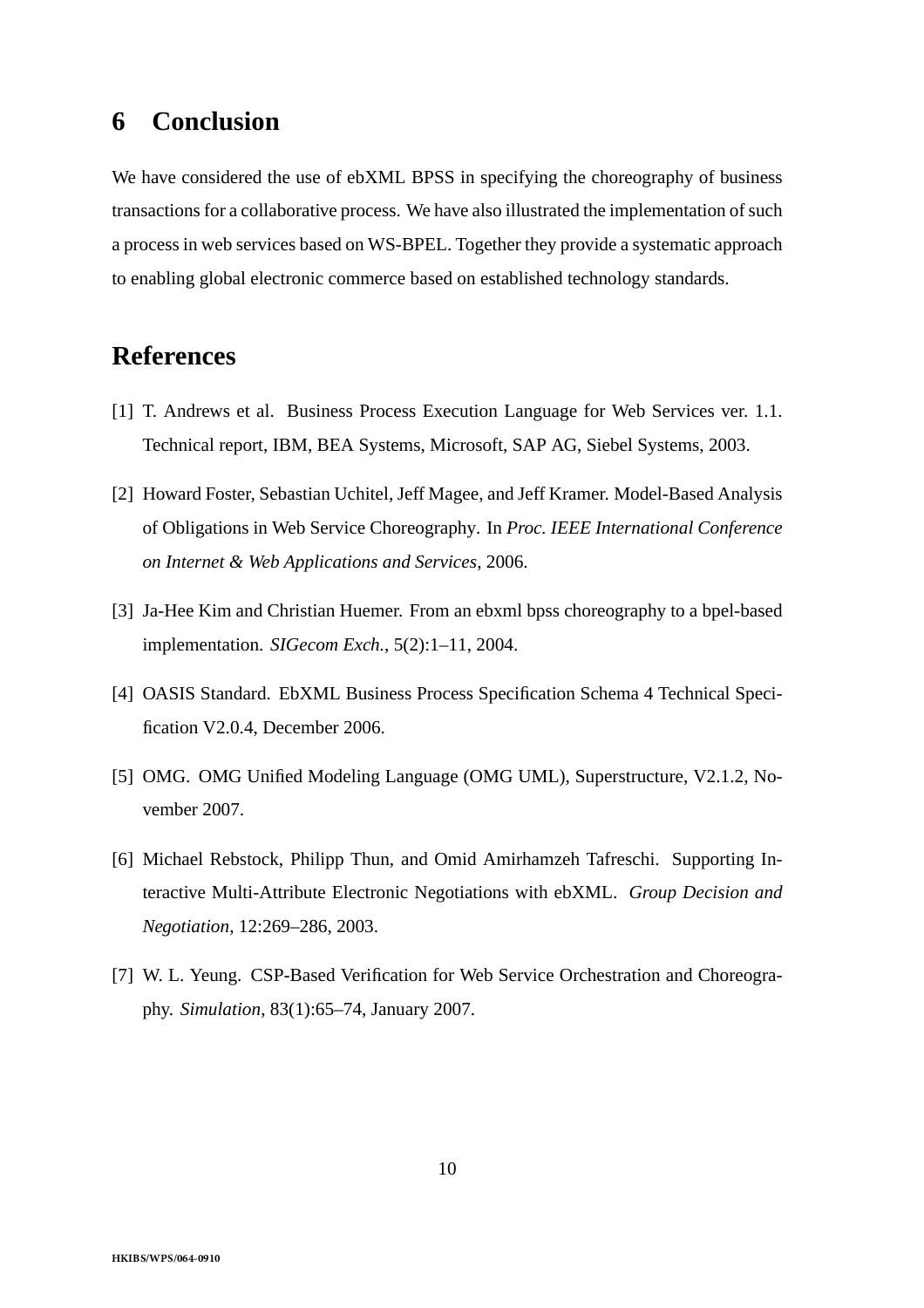### **Working Paper Series**

| Series No. | <b>Title</b>                                                                                                                                                                                                                          | Author(s)                                                              |
|------------|---------------------------------------------------------------------------------------------------------------------------------------------------------------------------------------------------------------------------------------|------------------------------------------------------------------------|
| HKIBS/WPS/ |                                                                                                                                                                                                                                       |                                                                        |
| 001-967    | Pre-commitment vs Flexibility: Uncertainty And Distribution<br>Reform in P.R. China (published in Journal of Socio-Economics, 1997, Vol.26,<br>No.1)                                                                                  | Clement Kong-wing CHOW                                                 |
| 002-967    | Measuring the Technological Leadership of International Joint<br>Ventures in a Transforming Economy<br>(published in Journal of Business Research, 1997, Vol.39, No.2)                                                                | Clement Kong-wing CHOW<br>and Michael Ka-yiu FUNG                      |
| 003-967    | Profitability and Technical Efficiency: A Performance Evaluation<br>of International Joint Ventures in Shanghai's Manufacturing<br>Industries<br>(published in Stewart, Sally & Anne Carver (eds.), Coming of Age: Developments in    | Clement Kong-wing CHOW and<br>Michael Ka-yiu FUNG                      |
| 004-967    | Sino-foreign Joint Ventures, Vol.5 of Advances in Chinese Industrial Studies)<br>Endogenous Sequencing in Strategic Trade Policy Games under<br>Uncertainty (published in Open Economies Review, 1997, Vol.8, No.4)                   | Kit-pong WONG and<br>Clement Kong-wing CHOW                            |
| 005-967    | The Motives of Hong Kong - Japanese International Joint<br>Ventures<br>(published in International Journal of Retail & Distribution Management, Vol. 26, No. 1,<br>January, 1998)                                                     | May M L WONG                                                           |
| 006-967    | A Study of Employment System of Japanese Multinational<br>Retailers in Hong Kong<br>(published in International Journal of Human Resource Management)                                                                                 | May M L WONG                                                           |
| 007-967    | Women's Employment Status in Two Japanese Retail Stores in<br>Hong Kong<br>(published in Women in Management Review)                                                                                                                  | May M L WONG                                                           |
| 008-967    | Organisational Effectiveness in Higher Education: Towards An<br><b>Operational Definition</b>                                                                                                                                         | James S POUNDER                                                        |
| 009-967    | Case Studies on Pitfalls of Total Quality Management in Hong<br>Kong                                                                                                                                                                  | Chun-kit LIU, Kit-man CHAN and<br>Mei-yee CHAN                         |
| 010-978    | 中港兩地痛楚及失去人生樂趣賠償法律比較                                                                                                                                                                                                                   | 周國強                                                                    |
| 011-978    | 九七後香港普通法的淵源面臨衝擊: 僱主所負轉承責任的例子                                                                                                                                                                                                          | 周國強                                                                    |
| 012-978    | 從公有到私有企業:中國勞資關係的轉型                                                                                                                                                                                                                    | 周國強                                                                    |
| 013-978    | Eastern Traditional Business Values: Mercantile Patron Gods in<br>Hong Kong                                                                                                                                                           | Kwok-keung CHOW                                                        |
| 014-978    | TQM in the Construction Industry in Hong Kong: A Supply Chain<br>Management Perspective<br>(published in Total Quality Management, 1999, Vol.10, No.2)                                                                                | Alfred WONG                                                            |
| 015-978    | A Study on Employees Retraining Programmes in Hong Kong<br>(published in Employee Relations 1998, Vol.20, No.4)                                                                                                                       | May M L WONG                                                           |
| 016-978    | Profitability, Ownership Structure and Technical Efficiency of<br>Enterprises in P.R. China: A Case of Manufacturing Industries in<br>Shanghai (published in Asia Pacific Journal of Management, 1999, Vol.16, No.3)                  | Clement Kong-wing CHOW,<br>Michael Ka-yiu FUNG and<br>Ken Kai-hong WAN |
| 017-978    | Private Businesses in China: Emerging Environment and<br>Managerial Behavior (published in Lanekelley & Yadong Luo (eds.), China<br>2000: Emerging Business Issues)                                                                   | Clement Kong-wing CHOW,<br>Chung-ming LAU and<br>Hang-yue NGO          |
| 018-978    | Hong Kong Business Through Countertrade: Past, Present and<br>Future (published in Journal of International Marketing & Exporting, 1999, Vol. 42)                                                                                     | Henry C STEELE                                                         |
| 019-978    | Relationships for Quality Improvement in the Hong Kong China<br>Supply Chain: A Study in the Theory of Cooperation and<br>Competition (published in International Journal of Quality & Reliability<br>Management, 1999, Vol.16, No.1) | Alfred WONG, Dean TJOSVOLD,<br>Winnie WONG and C K LIU                 |
| 020-978    | 承判制度與僱傭福利                                                                                                                                                                                                                             | 周國強                                                                    |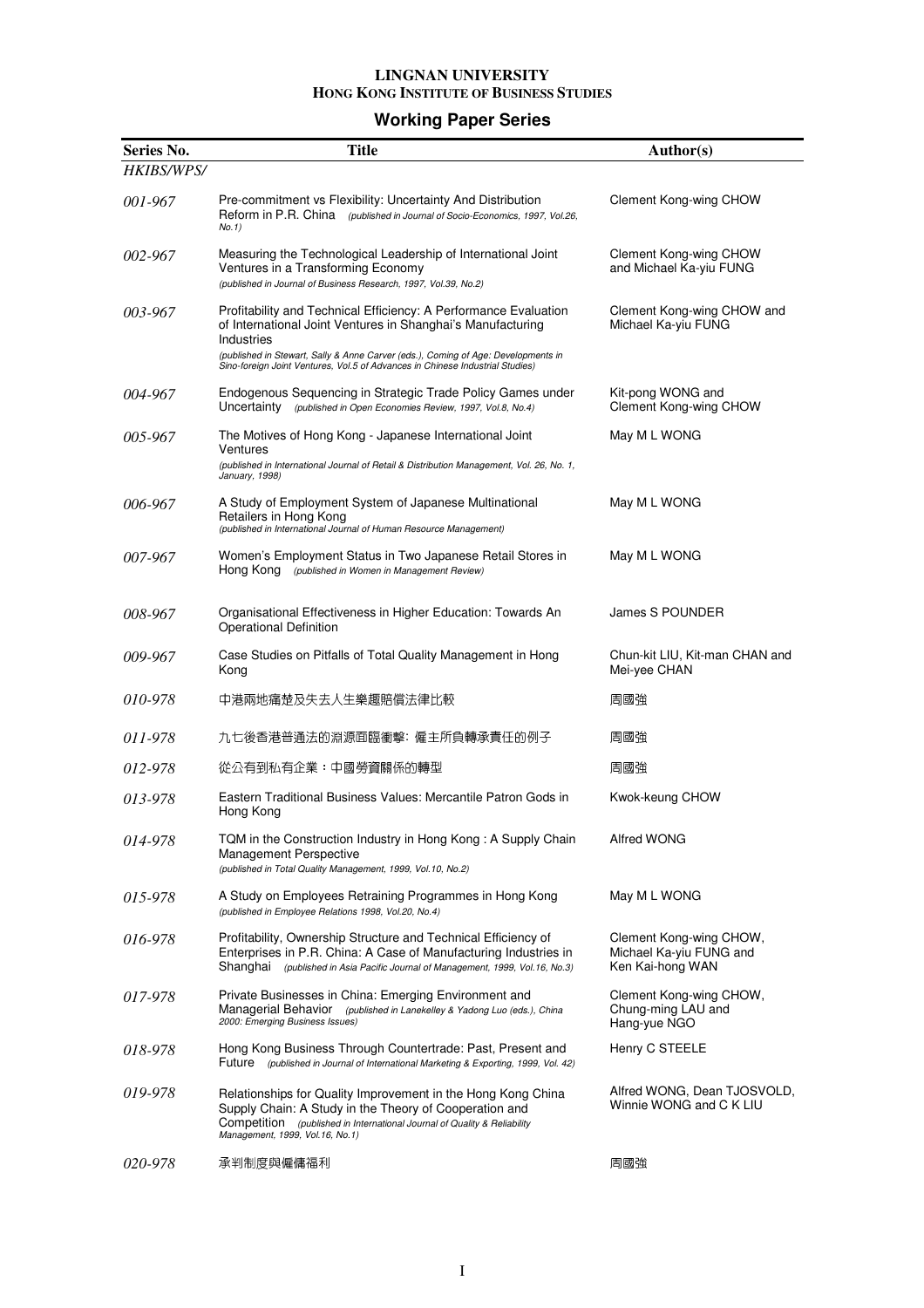### **Working Paper Series**

| Series No.        | <b>Title</b>                                                                                                                                                                     | Author(s)                                                          |
|-------------------|----------------------------------------------------------------------------------------------------------------------------------------------------------------------------------|--------------------------------------------------------------------|
| <b>HKIBS/WPS/</b> |                                                                                                                                                                                  |                                                                    |
| 021-978           | A Framework for Effective Commercial Web Application<br>Development (published in the Internet Research Electronic Networking<br>Applications & Policy, Vol.8, No.2)             | Ming-te LU and<br>Wing-lok YEUNG                                   |
| 022-978           | Job Turnover in China: A Case Study of Shanghai's<br>Manufacturing Enterprises (published in Industrial Relations, 1999, Vol.39,<br>No.4)                                        | Clement Kong-wing CHOW,<br>Michael Ka-yiu FUNG and<br>Hang-yue NGO |
| 023-978           | Aids, Employment Rights and Policies in Hong Kong                                                                                                                                | Kwok-keung CHOW                                                    |
| 024-978           | Factors Affecting Joint Venture Performance in China<br>(forthcoming in the Asian Profile)                                                                                       | Edward Yui-tim WONG                                                |
| 025-978           | 香港僱員假期的全面修正                                                                                                                                                                      | 周國強                                                                |
| 026-978           | 性別歧視招聘廣告:《性別歧視條例》實施後的情況                                                                                                                                                          | 周國強                                                                |
| 027-978           | Knowledge and Skills of I.S. Graduates: A Hong Kong<br>Perspective<br>(published in Journal of Computer Information Systems, Winter 1998-99, Vol.39:2)                           | Ming-te LU, Chi-wai CHUNG and<br>Pien WANG                         |
| 028-978           | Organisational Self Assessment in Higher Education:<br>Experimenting with the Competing Values Model and<br><b>Behaviourally Anchored Rating Scales</b>                          | James S POUNDER                                                    |
| 029-978           | Small Businesses and Liquidity Constraints in Financing<br>Business Investment: Evidence from Shanghai's Manufacturing<br>Sector                                                 | Clement Kong-wing CHOW and<br>Michael Ka-yiu FUNG                  |
| 030-978           | Comparing International Human Resource Management<br>Practices between Yaohan and Jusco in Hong Kong<br>(published in Asia Pacific Business Review, Vol. 6, No. 1, 1999)         | May M L WONG                                                       |
| 031-989           | Organisational Learning through International Assignment in<br>Japanese Overseas Companies (published in Organizational Learning,<br>Vol. 32, No. 2, 2001)                       | May M L WONG                                                       |
| 032-989           | Further Sufficient Conditions for an Inverse Relationship between<br>Productivity and Employment<br>(published in Quarterly Review of Economics and Finance, 1999, Vol.39, No.4) | Clement Kong-wing CHOW and<br>Kit-pong WONG                        |
| 033-989           | 集體協議的法律效力                                                                                                                                                                        | 周國強                                                                |
| 034-989           | Consumption Patterns of Entrepreneurs in People's Republic of<br>China                                                                                                           | Clement Kong-wing CHOW,<br>Michael Ka Yiu Fung and H Y Ngo         |
| $035 - 990$       | Corporate Taxation and the Investment Location Decisions of<br><b>Multinational Corporations</b>                                                                                 | Richard S SIMMONS                                                  |
| 036-990           | An Investigation Into Whether a Link Exists Between Corporate<br>Taxation and International Flows of Direct Investment                                                           | Richard S SIMMONS                                                  |
| <i>037-990</i>    | Hedging and Nonlinear Risk Exposure                                                                                                                                              | Clement Kong-wing CHOW, Udo<br><b>BROLL and Kit Pong WONG</b>      |
| 038-990           | Employee Casualisation in Department Stores In Hong Kong                                                                                                                         | May M L WONG                                                       |
| 039-990           | Employment Strategy: Comparing Japanese and British Retail<br>Companies in Hong Kong<br>(published in Personnel Review, Vol. 28, No. 5/6, 1999)                                  | May M L WONG                                                       |
| <i>040-001</i>    | The Chinese At Work: Collectivism Or Individualism?                                                                                                                              | Edward Yui-tim WONG                                                |
| <i>041-001</i>    | Moral Atmosphere and Moral Influence in China's Transitional<br>Economy                                                                                                          | Robin Stanley SNELL                                                |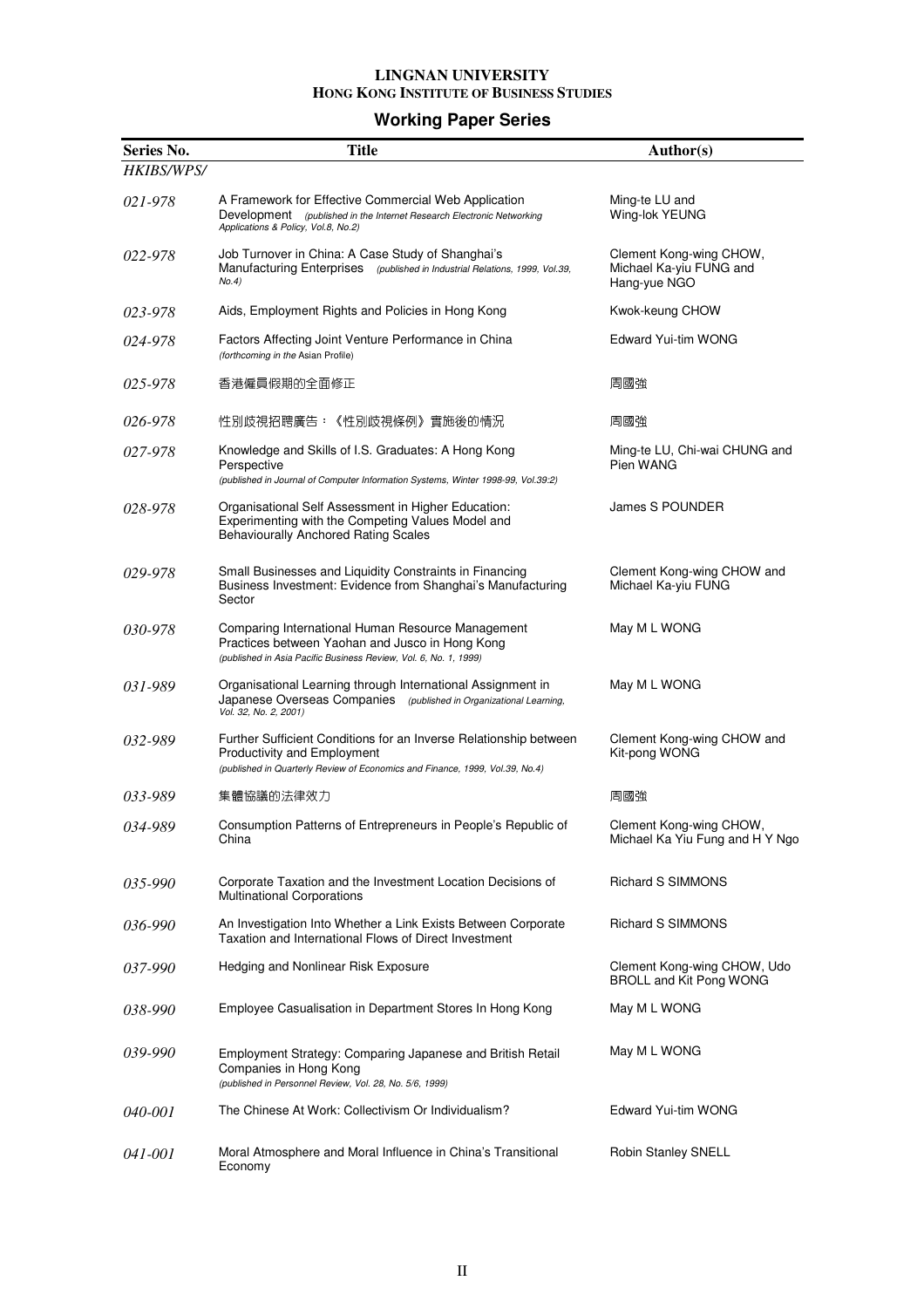### **Working Paper Series**

| Series No.     | <b>Title</b>                                                                                                                                                          | Author(s)                                                          |
|----------------|-----------------------------------------------------------------------------------------------------------------------------------------------------------------------|--------------------------------------------------------------------|
| HKIBS/WPS/     |                                                                                                                                                                       |                                                                    |
| <i>042-001</i> | Developing as a Learning Organization: A Hong Kong Case of<br>Sensegiving and Career Contracts                                                                        | Robin Stanley SNELL                                                |
| <i>043-001</i> | The Strategy in the Use of Contingent Workers in Hong Kong:<br>Case Studies in Retail Firms<br>(published in Human Resource Management Journal, Vol. 11, No. 4, 2001) | May M L WONG                                                       |
| 044-012        | Collective Myopia as the Blocking Mechanism to Organizational<br>Learning (published in Organization Studies, Vol. 26, No. 3: 323-348, 2005)                          | May M L WONG                                                       |
| 045-012        | Gender Inequities after the Implementation of Equal<br>Opportunities Legislation: A Study of Japanese Retail Firms in<br>Hong Kong                                    | May M L WONG                                                       |
| 046-012        | Globalisation in Advertising I: Globalisation Drivers in the<br>Advertising Industry                                                                                  | Paul WHITLA                                                        |
| 047-012        | Globalisation in Advertising II: Use of Global Strategies by<br><b>International Advertising Agencies</b>                                                             | Paul WHITLA                                                        |
| 048-012        | "Do Women Really Make Better Leaders than Men?" An Update                                                                                                             | James S POUNDER                                                    |
| 049-012        | Can Job Turnover Improve Technical Efficiency? A Study of<br>State-owned Enterprises in Shanghai                                                                      | Clement Kong-wing CHOW,<br>Michael Ka-yiu FUNG and<br>Hang-yue NGO |
| <i>050-012</i> | Conflict Management and Task Reflexivity for Team In-Role and<br>Extra-Role Performance in China                                                                      | Dean TJOSVOLD, Chun HUI and<br>Ziyou YU                            |
| 051-012        | Consumer Beliefs and Attitudes Toward Marketing: An Emerging<br>Market Perspective                                                                                    | Tsang-sing CHAN and Geng CUI                                       |
| 052-012        | Entry Mode and Performance of Foreign Direct Investment:<br>The Role of Strategic Orientation                                                                         | Geng CUI and Hon-kwong LUI                                         |
| 053-012        | Modeling Direct Marketing Response: Bayesian Networks<br>with Evolutionary Programming                                                                                | Geng CUI and Man-leung WONG                                        |
| 054-034        | Citizenship In Organisations: The Good, The Bad, and The Fake                                                                                                         | Robin S SNELL and<br>Yuk-lan WONG                                  |
| 055-045        | Full Range Leadership in the University Classroom:<br>A Hong Kong Study                                                                                               | James S POUNDER                                                    |
| 056-045        | Transformational Classroom Leadership:<br>Developing the Teacher Leadership Notion                                                                                    | James S POUNDER                                                    |
| 057-045        | Subtextual Gendering Processes: A Study of Japanese Retail<br>Firms in Hong Kong                                                                                      | May M L WONG                                                       |
| 058-045        | Optimal Insurance Brokerage Commission                                                                                                                                | Arthur HAU                                                         |
| 059-045        | A Note on the Preferred Hedge Instrument                                                                                                                              | Arthur HAU                                                         |
| 060-045        | Antecedents, Moderators and Examples of Representational<br>Predicaments at Three Hong Kong Sites                                                                     | Robin S SNELL and<br>May M L WONG                                  |
| 061-056        | What Future For The Corporate Tax In The New Century?                                                                                                                 | Richard S SIMMONS                                                  |